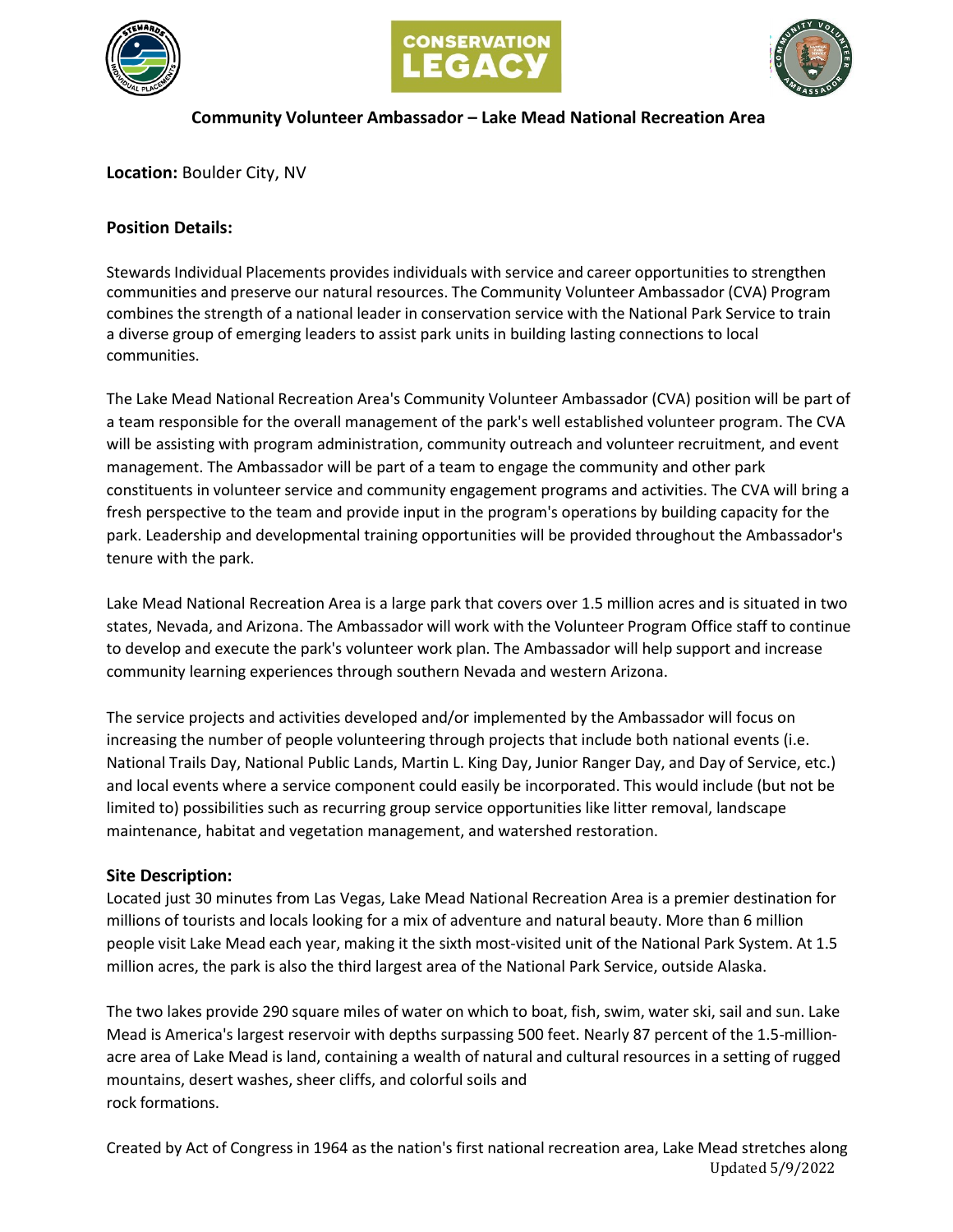





nearly 140 miles of the old Colorado River channel between Nevada and Arizona. It includes both Lake Mead, created by Hoover Dam, and Lake Mohave, created by Davis Dam.

Lake Mead's temperatures range from the low 40's in the winter to 118 degrees Fahrenheit in the summer. Fall and spring seasons have gorgeous weather conditions and are best suited for engaging the public to come and enjoy the many wonders the park has to offer through volunteer opportunities.

Lake Mead's volunteer program is well established. In pre-COVID years, we had over 3500 volunteers donating over 100,000 hours to the park. Recently, our volunteer numbers are lower. We are trying to regain our footing in the surrounding communities to promote our volunteer program. We have approximately 750 dedicated volunteers donating 50,000 hours to the park. The CVA working at the park will gain valuable experience in how a volunteer program can benefit the park through building capacity to accomplish high priority projects.

The parks have excellent internal relationships among the staff, and work is collaborative among the parks' small staffs. Everyone is willing to assist and mentor others when possible. Our newest intern recently stated that it's a fun place to work.

# **Position Responsibilities:**

- Volunteer event management Assist with and lead in all aspects of volunteer events management event planning, pre- and post-event logistics, communication with participants, overseeing support event assistants, administrative responsibilities, determining site location, and hosting the volunteer event.
	- Assist with major events days such as National Public Lands Day, the Great American Cleanup, Veteran's Day project, Make a Difference Day, and other identified events.
	- Plan, host and oversee at least 8 small scale events with groups of 10-25 people
	- Work with and lead event assistants to facilitate volunteer events
- Volunteer Program Management
	- Assist with the co-management of the Adopt-A-Spot program. CVA will be working to recruit and train volunteers while overseeing the Adopt-A-Spot program.
	- Occasionally serve as a deckhand on the OZ boat. Work with community volunteers to clean up areas of the park that are not accessible by land and only water. Serve as the NPS representative on board the boat to greet, educate, oversee safety considerations, and coordinate volunteer service project.
	- Assist with the bi-annual volunteer recognition events Fall 2022 and Spring 2023
	- Develop social media posts to promote the volunteer program and recognize groups that accomplished work at events
	- Assist the Assistant Coordinator with multimedia projects which includes developing text for printed materials
	- Assist with training of volunteers
- CVA Outreach Project Work with the VIP Program Office staff to develop an outreach/recruitment strategy for events and operations.
	- Review current and develop a Recruitment and Outreach strategy to engage new audiences, especially, underserved, and underrepresented groups.
	- Attend and recruit at identified outreach opportunities at local universities, businesses, and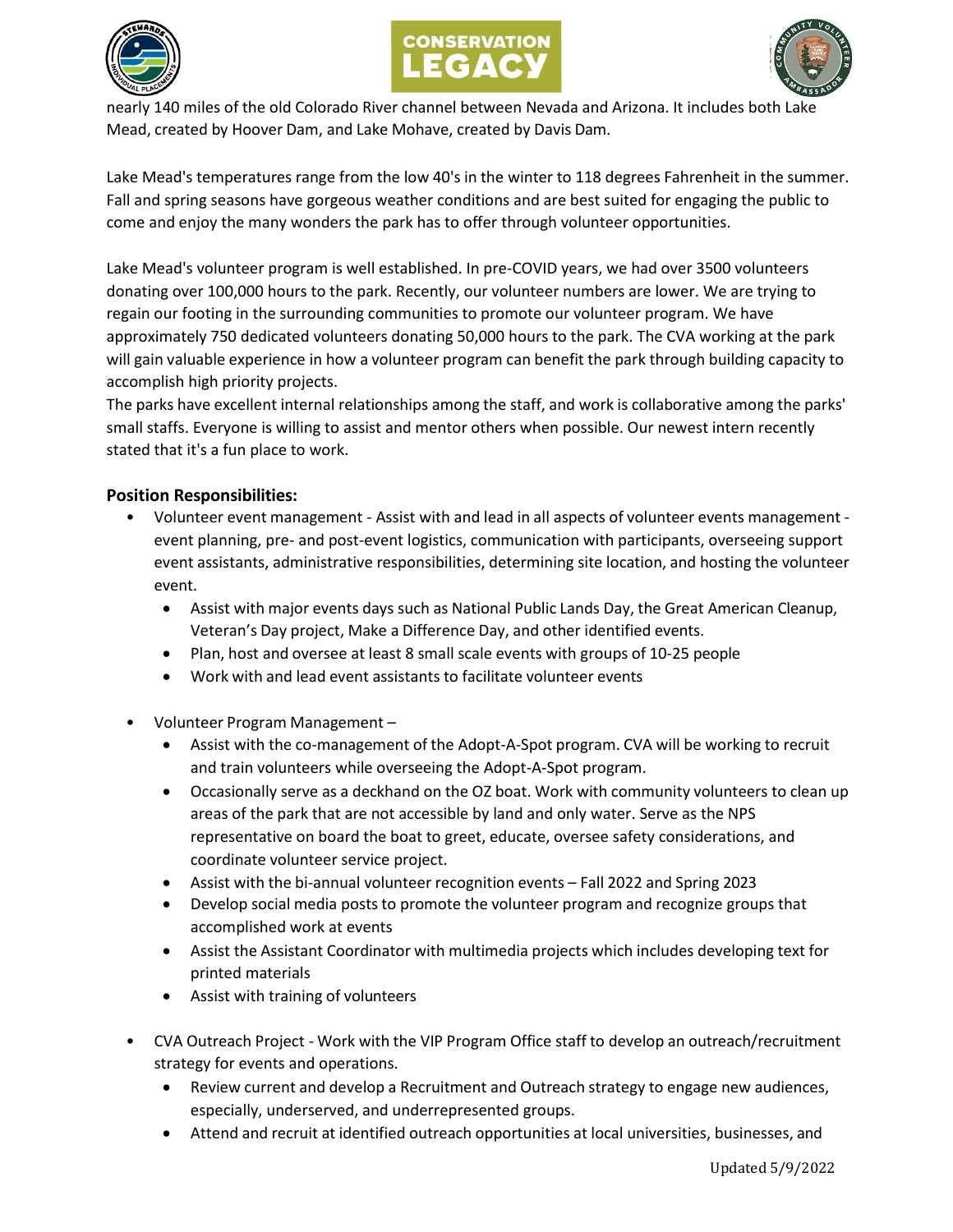





community groups.

- Identify new outreach opportunities, connect, attend, and evaluate participation for the future opportunities in the surrounding communities.
- Increase awareness in gateway communities to promote our volunteer opportunities
- Work with Assistant Coordinator to develop text for recruitment materials

### **CVA Minimum Requirements:**

- Participate in the CVA National Early Service Training in fall/winter 2022/2023
- Be a U.S. citizen or lawful permanent resident
- Be 18-30 years old at time of service (veterans up to 35 years old)
- College degree
- Experience with Microsoft products
- Willing to work as a team and independently
- Ability to work with others, especially those from diverse populations
- Enjoy working in the outdoors Submit proof of a Driver's License and undergo a Federal Background Check, upon selection
- US Citizen, or Lawful Permanent Resident Alien of the United States

#### **Preferred Qualifications:**

The CVA intern will need to be able to balance working in a team environment when putting on volunteer events and be able to transition to work independently when providing administrative support to the various programs. The person must be organized, flexible and able to oversee multiple projects.

The CVA will need to possess the following transferable skills:

- Managing large and small groups of people to accomplish priority work.
- Excellent communication skills Comfortable to speak in front of groups of people (20 to 100 people) to effectively communicate the safety hazards the volunteers may encounter and how to mitigate those hazards through onsite briefings.
- Bi-lingual
- Experience working with diverse populations
- Compose accurate reports that will brief team members on what will be happening throughout the volunteer event.
- Developing a positive relationship with community volunteers so they will come again to another volunteer event.
- Excellent problem-solving skills, so to anticipate problems before they occur.
- Detailed oriented
- Working in a collaborative team environment.
- Seeking opportunities for professional development in a safe and supportive environment. Making a mistake is not seen as a failure, but an opportunity to learn and grow.
- Enjoy working in a natural setting, especially around water